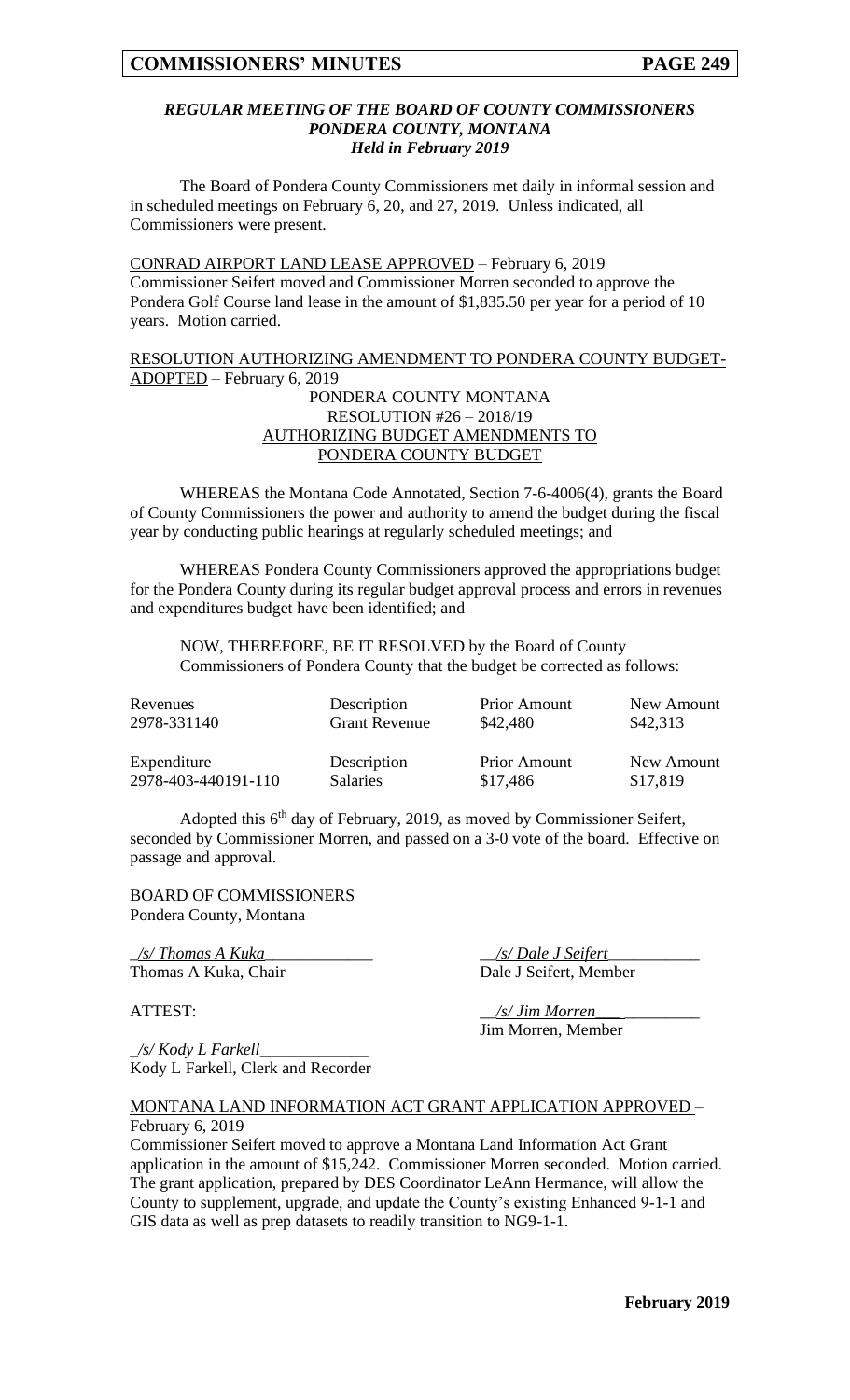## **COMMISSIONERS' MINUTES PAGE 250**

## RESOLUTION DECLARING SURPLUS AND SETTING SALE-ADOPTED – February 6, 2019

#### PONDERA COUNTY RESOLUTION #27 – 2018/19 DECLARING PROPERTY SURPLUS AND SETTING SALE

WHEREAS, pursuant to Section 7-8-2211, MCA, Authorization to sell and exchange county property, the Board of Pondera County Commissioners declares the following personal property belonging to the County as surplus property which is not necessary to the conduct of county business or the preservation of its property:

2005 Ford F150 box

WHEREAS, the Commissioners have determined it is in the best interests of the County to sell the items at surplus auction through Public Surplus.

NOW, THEREFORE, BE IT RESOLVED that the Board of County Commissioners:

- 1) hereby declares the property listed above as surplus property which is not necessary to the conduct of county business or the preservation of its property,
- 2) agrees to sell the listed items at surplus auction through the Public Surplus.

ADOPTED this 6<sup>th</sup> day of February 2019, as moved by Commissioner Morren, seconded by Commissioner Seifert, and passed on a 3-0 vote of the board. Effective on passage and approval

BOARD OF COMMISSIONERS Pondera County, Montana

\_*/s/ Thomas A Kuka*\_\_\_\_\_\_\_\_\_\_\_\_\_ \_\_*/s/ Dale J Seifert*\_\_\_\_\_\_\_\_\_\_\_ Thomas A Kuka, Chair Dale J Seifert, Member

ATTEST:  $\frac{s}{\sqrt{s}}$  *Jim Morren* 

Jim Morren, Member

\_*/s/ Kody L Farkell*\_\_\_\_\_\_\_\_\_\_\_\_\_ Kody L Farkell, Clerk and Recorder

*No meeting held on Wednesday, February 13, 2019 as all Commissioners attending MACo Midwinter Meetings.*

#### LETTER OF COMMITMENT TO NORTHERN TRANSIT INTERLOCAL – February 20, 2019

Commissioner Morren moved to approve a letter of commitment for the upcoming fiscal year to the Northern Transit Interlocal for coordination of public transportation and to name Commissioner Seifert as the voting representative on the Board. Commissioner Seifert seconded. Motion carried.

Also attending: McKenzie Graye, Reporter for the Independent Observer

### RESOLUTION FOR AUTHORIZING TRANSFER OF LAND-ADOPTED – February 20, 2019

PONDERA COUNTY MONTANA RESOLUTION #28- 2018/19 TRANSFER OF LAND

WHEREAS, approximately 4 acres of land located in the northwest corner of Lot five (5), Section Six (6), Township Twenty-Seven (27) North, Range Two (2) East, PMM was deeded to Pondera County in 1941 by I.D and Elizabeth Smalley; and

WHEREAS, in 1979 Kenneth R. Matheson and Hilda G. Matheson deeded the property surrounding the four acres to Matheson Farms, a Montana Corporation without excluding the four acres; and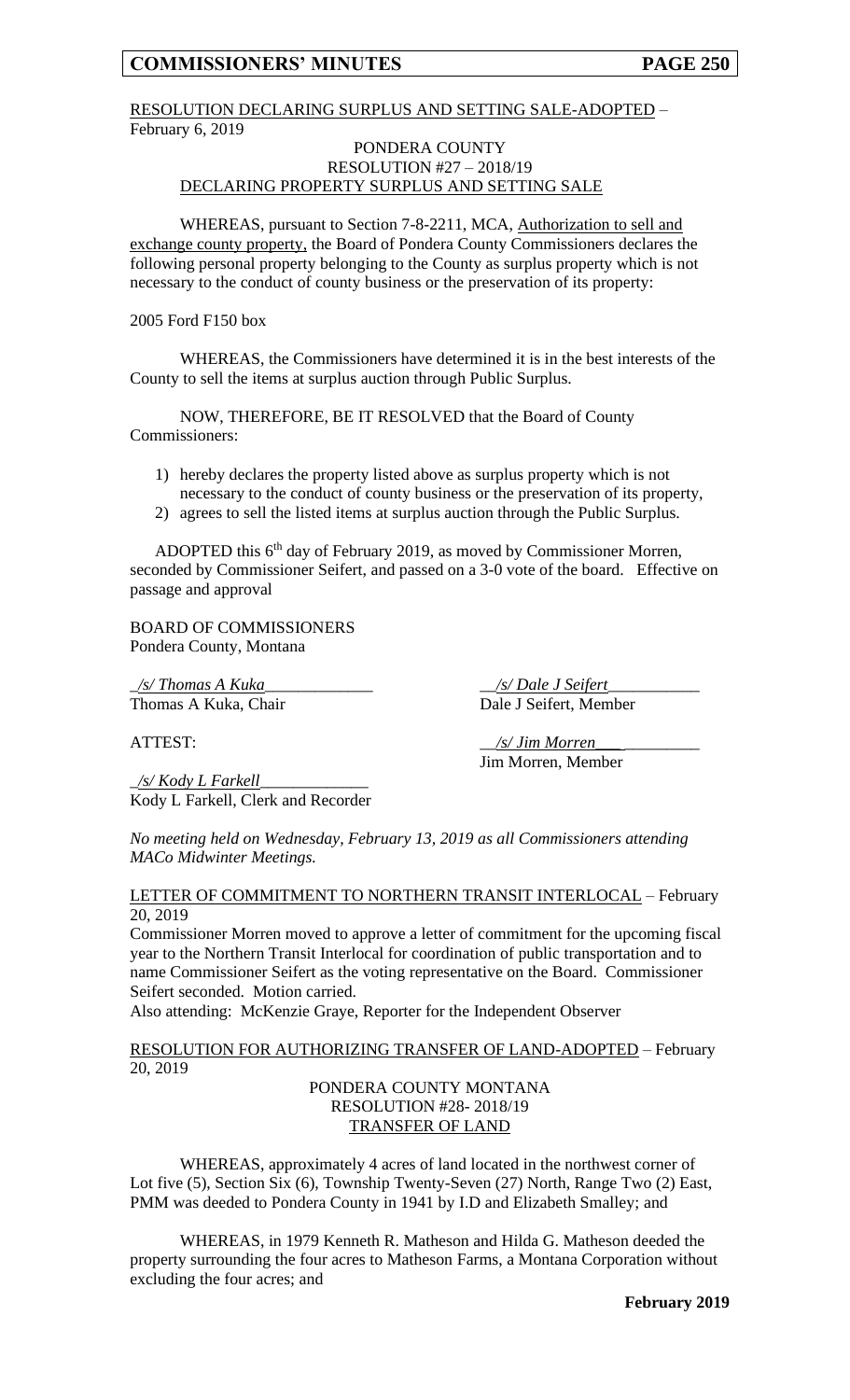## **COMMISSIONERS' MINUTES PAGE 251**

WHEREAS, Matheson Farms has paid property taxes on all of the property, including the four acres, continuously since 1979;

WHEREAS, the Pondera County Commissioners have posted notice of their intent to possibly transfer this property during the regularly scheduled meeting on February 20, 2019 and receiving no objections;

NOW, THEREFORE, BE IT RESOLVED BY THE Board of County Commissioners of Pondera County, transfer the four acre tract, previously described, to Matheson Farms by quit claim deed.

Adopted this 20<sup>th</sup> day of February, 2019 as moved by Commissioner Seifert, seconded by Commissioner Morren, and passed on a 3-0 vote of the board. Effective on passage and approval.

BOARD OF COMMISSIONERS Pondera County, Montana

Thomas A Kuka, Chair Dale J Seifert, Member

\_*/s/ Thomas A Kuka*\_\_\_\_\_\_\_\_\_\_\_\_\_ \_\_*/s/ Dale J Seifert*\_\_\_\_\_\_\_\_\_\_\_

\_*/s/ Kody L Farkell*\_\_\_\_\_\_\_\_\_\_\_\_\_ Kody L Farkell, Clerk and Recorder

ATTEST:  $\frac{1}{s}$  /s/ Jim Morren\_ Jim Morren, Member

## ADMINISTRATIVE MATERIALS "G" AGRICULTURAL COVENANT – February 20, 2019

Commissioner Seifert moved to allow an agricultural covenant to be placed on a tract of land in T27N, R2E, Section 6, lots 4 and 5, as permitted under the Montana Subdivision and Platting Act, 76-3-101 through 76-3-625, MCA. Commissioner Morren seconded. Motion carried.

Also attending: McKenzie Graye, Reporter for the Independent Observer

CITIZEN APPOINTMENTS TO COUNTY ADVISORY BOARDS – February 20, 2019 Commissioner Seifert moved and Commissioner Morren seconded to appoint Deborah Robertson Conrad TV Board. Motion carried.

Also attending: McKenzie Graye, Reporter for the Independent Observer.

TAX ABATEMENT/ADD-ON 1075-APPROVED – February 26, 2019

Commissioner Seifert moved to approve the following abatement/add-on:

| <b>NUMBER</b> | <b>REASON</b>                                         | CANCEL ADD | PARCEL<br>NΩ |
|---------------|-------------------------------------------------------|------------|--------------|
| 1075          | Phillips 66 Carrier LLC<br>2018 Allocation Settlement | 113306.32  | multiple     |

Commissioner Morrent seconded. Motion carried.

Also attending: McKenzie Graye, Reporter for the Independent Observer.

LEASE FOR CONRAD AIRPORT GROUNDS-APPROVED – February 26, 2019 Commissioner Morren moved and Commissioner Seifert seconded to approve a 10-year lease, expiring December 31, 2028, for approximately 2.5 acres. Motion carried. Also attending: McKenzie Graye, Reporter for the Independent Observer.

EXPENDITURES IN EXCESS OF \$500-APPROVED – February 26, 2019 Commissioner Morren moved to approve the purchase of four radios, at a total cost of \$2,500, paid from the Ambulance operating fund. Approval before purchase is necessary when the expenditure is in excess of \$500. Commissioner Seifert seconded. Motion carried.

Also attending: McKenzie Graye, Reporter for the Independent Observer.